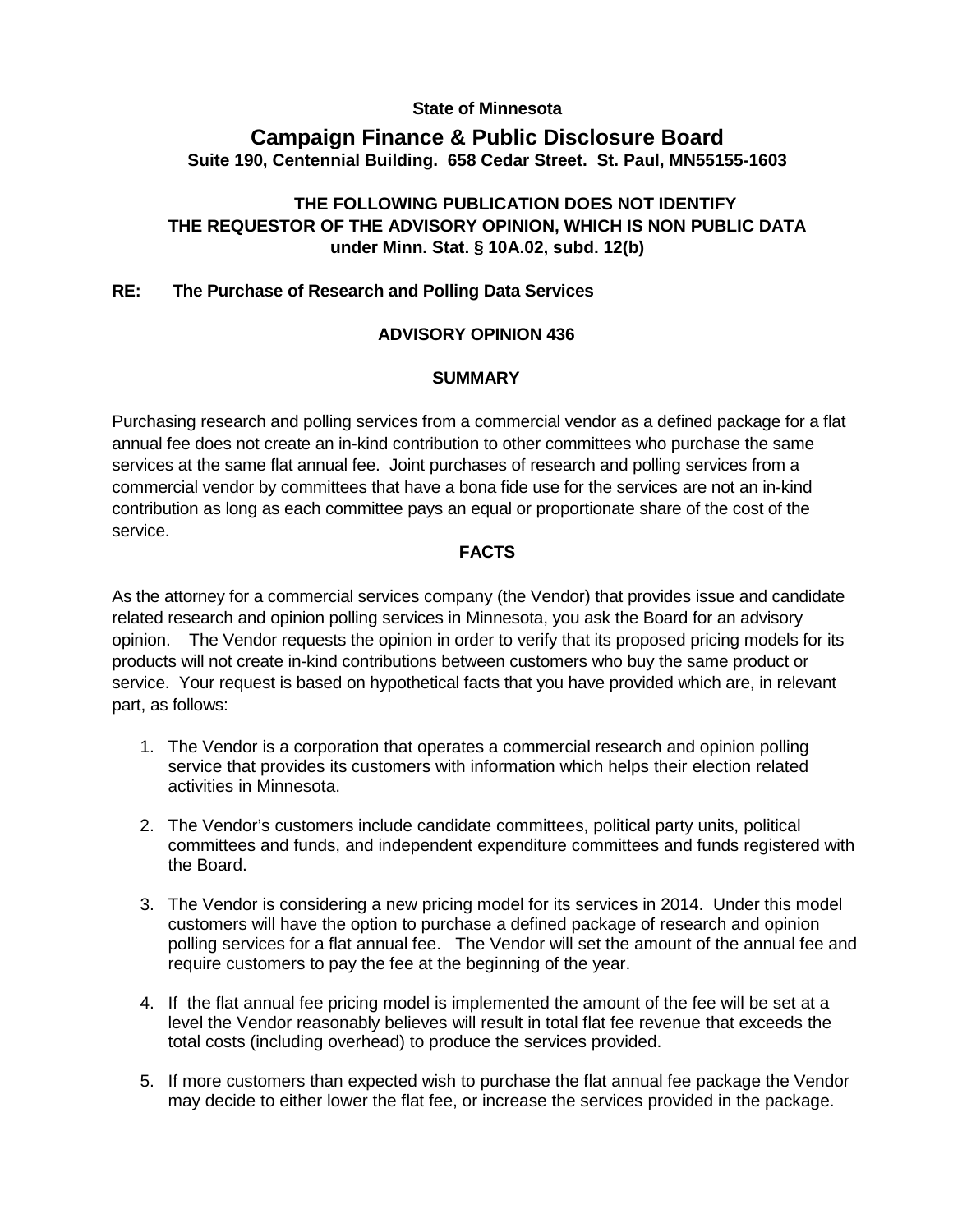- 6. All customers who purchase services from the Vendor using the flat annual fee pricing model will receive the same package of products and services. Under no circumstances will the Vendor provide discounted rates, benefits, or preferential treatment to any customer that purchases services under the flat annual fee model.
- 7. The flat annual fee package of products and services will be delivered to customers over the course of the year. As topics of interest to customers will likely change over the course of an election year the Vendor will periodically solicit input from customers on the issues of interest to them. The Vendor will retain discretion over the specific topics and subjects of the work it provides under the flat annual fee model. Through this process the Vendor hopes to ensure that customers have a bona fide use for the information purchased.
- 8. Because expenditures made by customers registered with the Board are disclosed on periodic Reports of Receipts and Expenditures, it may be that customers will become aware of other customers who have purchased the Vendor's products. However, the Vendor business model is to maintain the confidentiality of its customers' identities.
- 9. The Vendor has in place policies and procedures that prohibit its customers from discussing their election related plans, including how the customer will use polling and research information, with employees of the Vendor.
- 10. In addition to the flat annual fee package of services, the Vendor expects to sell additional discrete research and polling projects in response to specific requests received from customers. The Vendor will charge either an hourly rate or a flat fee for services not provided as part of the flat annual fee package. Both the hourly rate and the flat fee will reflect a rate the Vendor reasonably believes will exceed the cost to produce the work requested.
- 11. If two or more customers jointly ask the Vendor to work on a discrete research or polling project, the Vendor will charge the same hourly rate or flat fee as it would if only one customer were purchasing the product. The cost of the project will be divided between the customers so that each customer pays an equal and proportionate share of the total project cost.
- 12. The Vendor is aware of Advisory Opinion 410, issued by the Board in September of 2010. The Vendor is concerned that the answer the Board provided in response to question 9(b) may mean that customers who purchase research or polling services under either of the pricing models described in the facts of this advisory opinion could be viewed as making inkind contributions to other customers who purchase the same service or product.

# **Background**

An advisory opinion may be requested only to guide the requestor in actions it is considering taking. In this case, the requestor is a commercial vendor making a decision on how to market and set prices for its services. The Board recognizes that it has no authority to regulate the Vendor's decisions on these matters. However, the Vendor recognizes that its pricing models have the potential to automatically result in transactions that would be recognized, and may be prohibited, under Chapter 10A. Thus, the application of Chapter 10A will have a bearing on the Vendor's decisions, even though any potential violation resulting from the described transactions would be a violation for the some of the Vendor's prospective customers.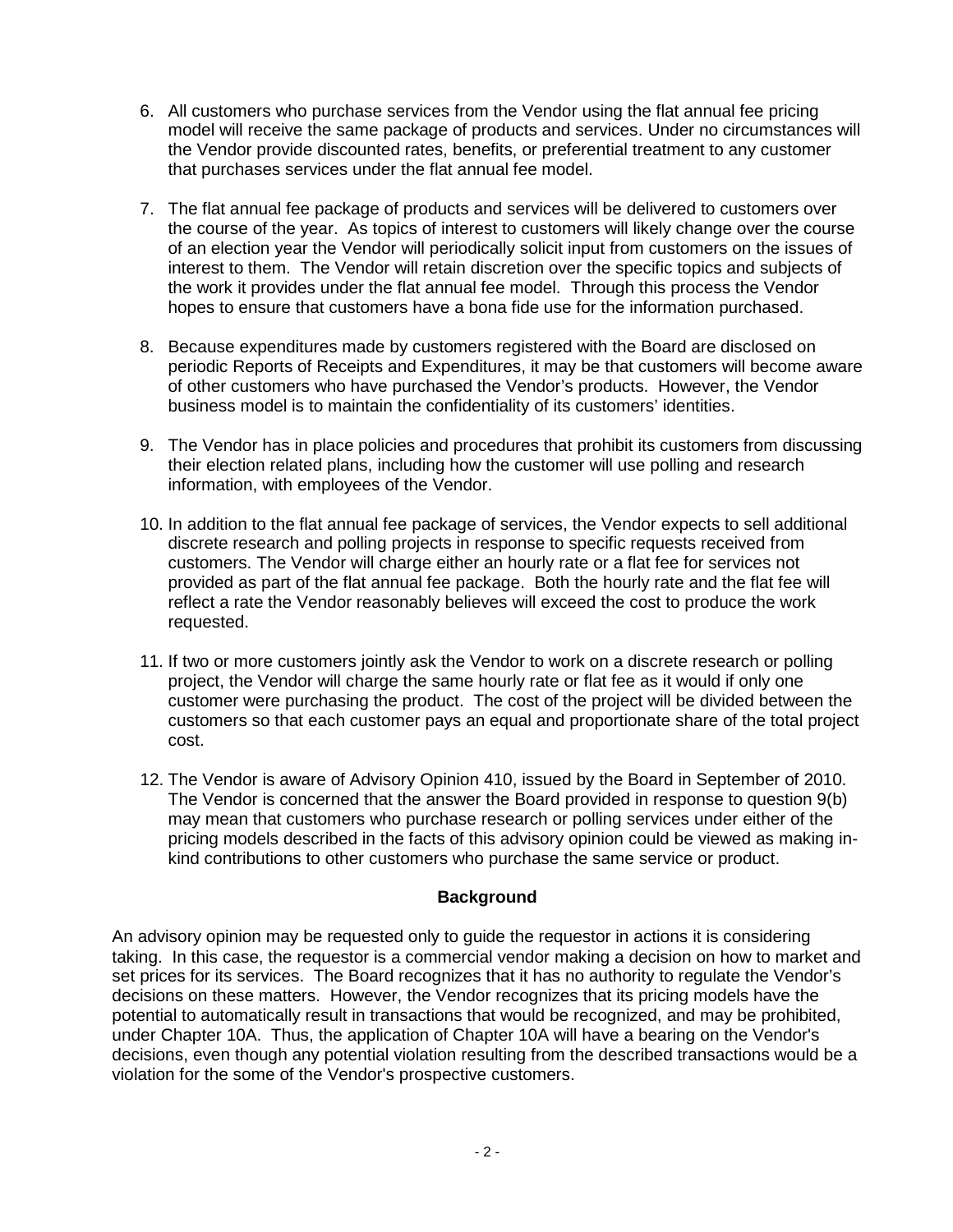The requestor's impetus to ask for this advisory opinion is found in its reading of Advisory Opinion 410; in particular the Board's answer to question 9 (b). Advisory Opinion 410 was issued in response to a series of questions from an association that planned to register as an independent expenditure political committee (IEPC) with the Board. Most of the questions asked in the opinion sought to determine what communications and actions an IEPC may make without jeopardizing the independence of expenditures later made by the IEPC to support or oppose a candidate. The text of the question 9 (b) and the opinion offered by the Board in Advisory Opinion 410 are as follows:

**Question 9(b)** The IEPC hires a polling firm to conduct a poll and the IEPC shares the cost of polling activities with a political party or legislative caucus. The results of the poll are used by the IEPC and the political party or legislative caucus to make independent expenditures.

**Opinion:** Legislative caucuses are party units, so the question as stated applies to all party units. While the scenario as presented would not destroy the independence of resulting independent expenditures, it presents a different potential problem. Independent expenditure political committees or funds are not permitted to make contributions to party units. The Board believes that polling results are not diminished in value by being shared between two entities, the value of the results to each entity is the same as either would have had to pay for the results on its own. Therefore, sharing costs of a poll as described would result in a prohibited contribution from the IEPC to the party unit.

The question in Advisory Opinion 410, like the question in this opinion, relates to the joint purchase of services by two associations registered under Chapter 10A. To the extent that the Board's answer in Advisory Opinion 410, question 9 (b), provides that *any* joint purchase between an IEPC and a political party unit automatically results in a prohibited in-kind contribution, that conclusion is clarified by this opinion, and section 9(b) of Advisory Opinion 410 is limited to joint purchases of polling data when the IEPC has no bona fide need for the polling data acquired through the joint purchase.

### **Question One**

If a registered committee purchases a defined package of research and opinion polling services from Vendor for a flat annual fee, will that committee have made an in-kind contribution to any other registered committee that purchases the same package of services for the same flat annual fee?

### **Opinion One**

No. The amount of the flat annual fee will be based on the Vendor's calculation of the expected total fixed and variable costs for providing the package of services divided by the estimated number of customers who will purchase the service. The Vendor may, at its discretion, lower the flat annual fee if more customers than expected purchase the services. But the customers of the service are not in control of the price set by the Vendor, and therefore, have no control over whether their use of the flat annual fee package will result in a lower cost to other customers.

Further, for an in-kind contribution to occur there must be a decision by the contributor to transfer goods or services to the recipient committee. An in-kind contribution does not occur if an action has the inadvertent result of reducing the cost of goods or services to another committee. The facts of this request provide no basis for the Board to conclude that the purchase of services for a flat annual fee is anything more than a commercial transaction between the customer and the Vendor.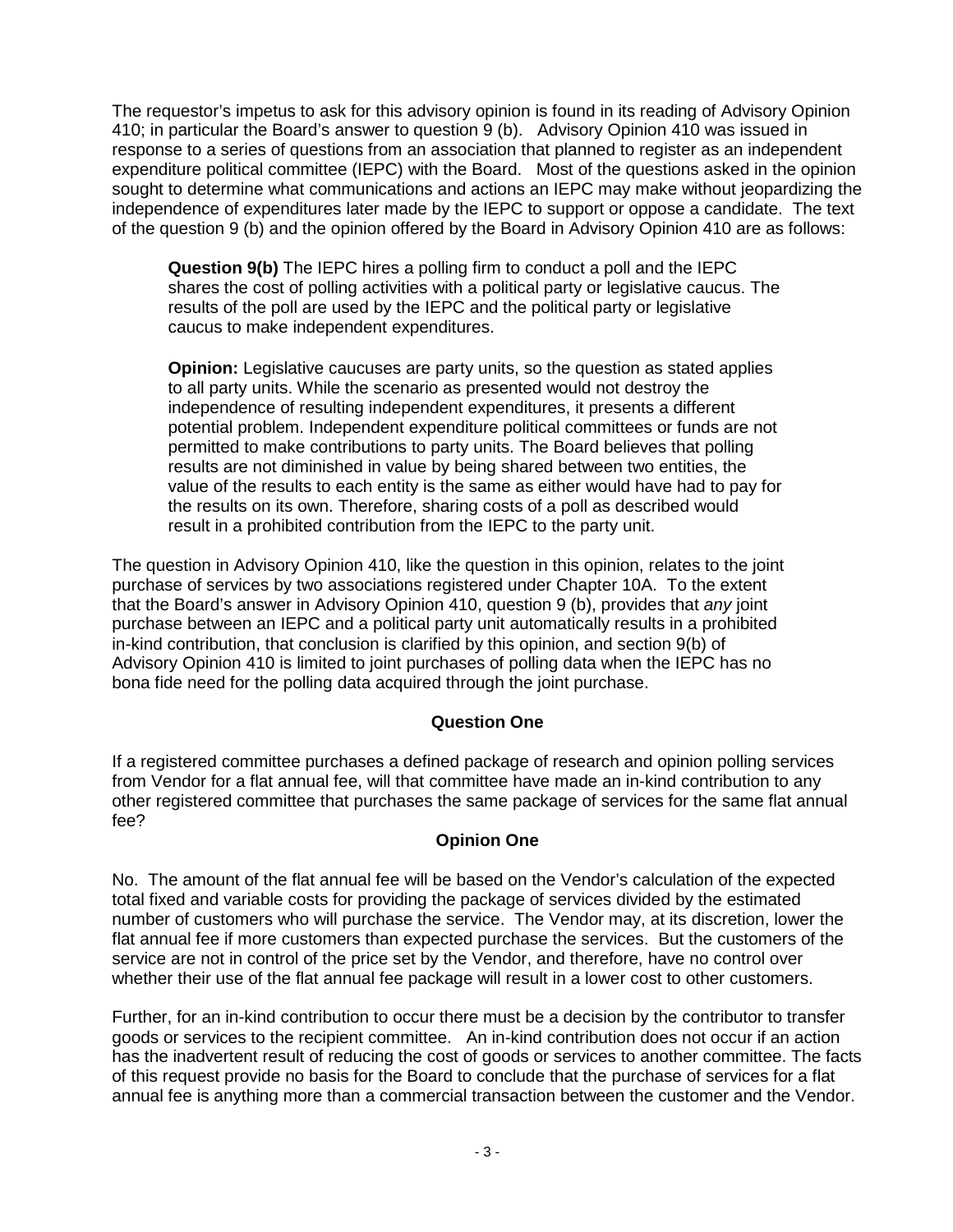In reaching this conclusion, the Board assumes that there is no collusion between the Vendors customers for the purpose of reducing the cost of the Vendor's services for a particular customer.

## **Question Two**

If two or more registered committees or funds evenly share the cost of purchasing a specific set of research or polling services, will the registered committees or funds have made in-kind contributions to each other equal in value to the amount each committee or fund saved by not purchasing the services alone?

### **Opinion Two**

No, as long as all parties that are a part of the joint purchase have a bone fide use for the services purchased and the share each party pays is equivalent to the proportionate benefit each party expects to receive from the service. Registered committees and funds, like any other consumer, try to derive the best value possible for their money. As long as all of the parties in a joint purchase of services have a legitimate use for the services, and the joint purchase is a way to buy needed services at a reduced cost, then the joint purchase is not an in-kind contribution.

If, however, a participant in a joint purchase has no need for the services acquired, then the purpose of the joint purchase changes. A party to a joint purchase of services that has no bona fide use for the services is partially subsidizing the services used by the other participants in the purchase. In this scenario the cost paid by the party that had no use for the service is an in-kind contribution to any registered committee that received the service through the joint purchase. An in-kind contribution is not necessarily prohibited, but as pointed out by Advisory Opinion 410, an in-kind contribution between an IEPC and any other type of registered committee, is a violation of Chapter 10A.

An in-kind contribution may also occur if the cost paid by a party to a joint purchase is significantly disproportionate to the parties' use of the service. In such a case, the parties must allocate the cost of the service in proportion to the benefit they received from it.

The requestor states that the Vendor will try to ensure that customers have a bona fide use of the services provided, and that customers pay an equal and proportionate share of joint purchases. However, the Vendor's policy of prohibiting its employees from discussing with a customer the customer's intended use of research and polling information seems to preclude the Vendor from being able to determining if a bona fide use exists or that joint payments are proportionate to the parties' expected use. If evidence is provided to the Board that indicates that a joint purchase was used as a means to make an unreported in-kind contribution, the Board may investigate to determine if all parties to the purchase had a bona fide need for the information acquired and that the amount paid in a joint purchase was appropriate.

Issued: November 5, 2013 /s/ Deanna Wiener

Deanna Wiener, Chair Campaign Finance and Public Disclosure Board